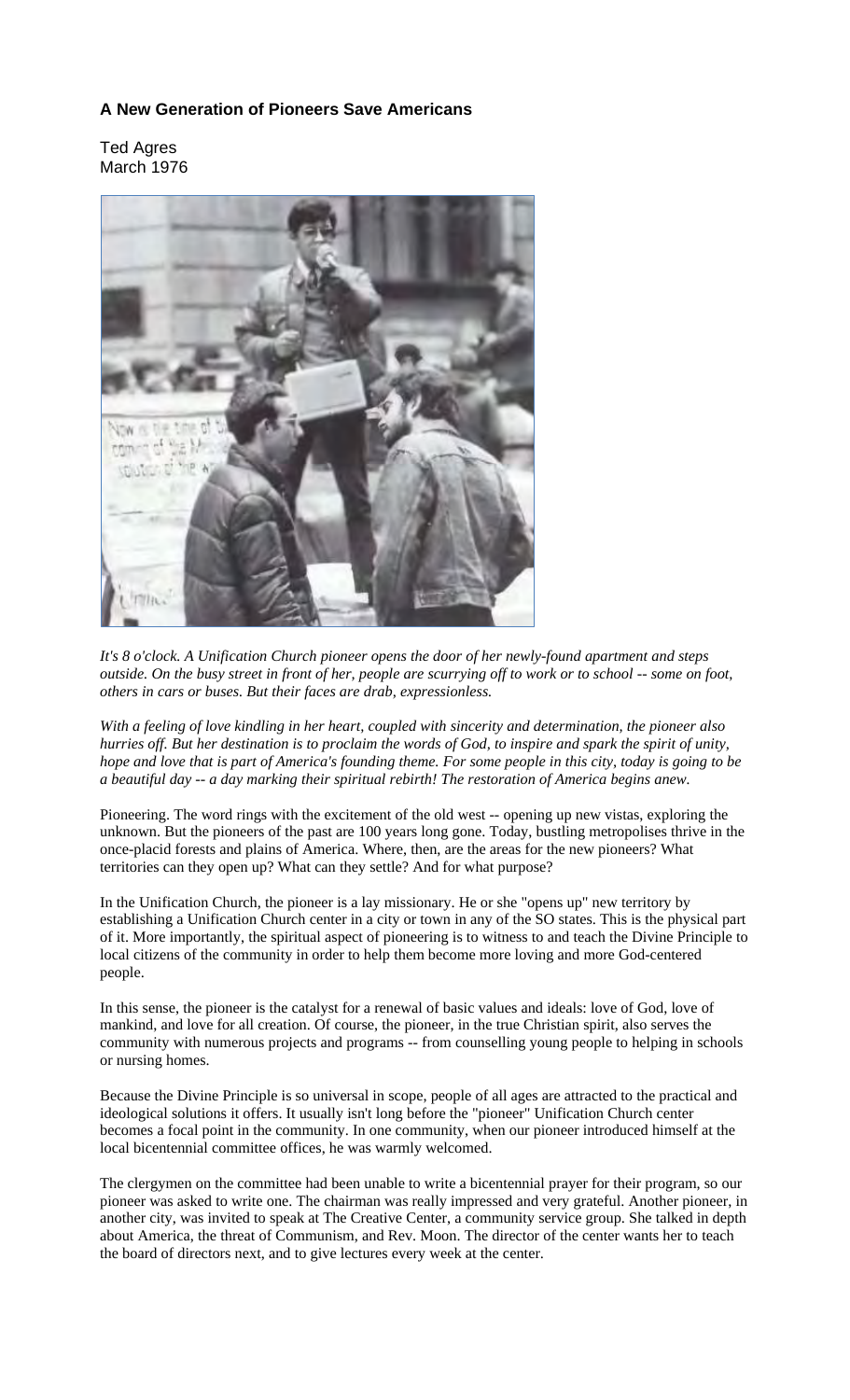

## **God-Centered Self-Reliance**

But to be successful, the pioneer has to grow -- by relying on himself and deepening his relationship with God. "God-centered self-reliance" pretty well sums up the attitude of the Unification Church pioneer.

"Pioneering is a relatively new activity in the Unification Church," explains Jonathan Slevin, acting director for the American Pioneer Program at the Barrytown, N. Y., International Training Center. "From our headquarters here, we keep in touch with about 300 pioneers in the 'field.' There are currently about six pioneers in each state, working independently during the week. Every weekend they come, with their invited guests, to special workshops held in centrally-located cities around the country."

Pioneering is the crowning achievement of a long and rigorous educational preparatory course. It begins with advanced training, called the 120-Day Training Session, at Barrytown. The first part of this -- "Phase 1" -- is a two month classroom lecture period in which members learn the more profound aspects of the Divine Principle, important details of living a Principled life, deeper insights about prayer, and how to lecture and teach workshops.

Phase II of the 120-Day program is field experience in fundraising. Through this experience, graduates of Phase I develop self-confidence and the ability to relate to all types of people. "It's a valuable experience," says Ashley Noble, head of Barrytown's fundraising department. "Its importance lies in deepening and broadening the person's character and faith." Donations received during this time are used to maintain and expand the Church's Training Center.

Finally comes the time the trainees have been looking forward to -- Phase III. Now they are ready to leave for their city or town to pioneer. Mr. Ken Sudo, director of Barrytown, calls it "re-pioneering America" because it's a matter of bringing back the original God centered ideals and values that made this nation great.

## **Patriotic Origins**

"The pilgrim founders came here from England for the purpose of building a nation free from religious persecution and able to respond to God's will," says Jonathan Slevin. "This spirit is evident even in the mottos of the United States: 'One Nation Undivided' and 'In God We Trust.' What other nation boldly proclaims its belief and faith in God?

"But how much are these ideals present in the hearts and minds of today's Americans? Unfortunately, very sparsely. So the pioneers' task is to reawaken the original values by offering new hope from the Divine Principle." What does a pioneer actually do? What kinds of experiences do they have? Let's listen to some actual reports and find out.

Rebecca is in her early twenties. She's pioneering in a southern town and lives in an old hotel. One hundred years ago, it was the only hotel in that area of the south, but it had degenerated. Recently a man bought it who is concerned with recapturing its original spirit. One morning Rebecca walked into the coffee shop for breakfast and there was the hotel guard. She sat down and they started talking and soon the owner came in and they were all sitting together, talking.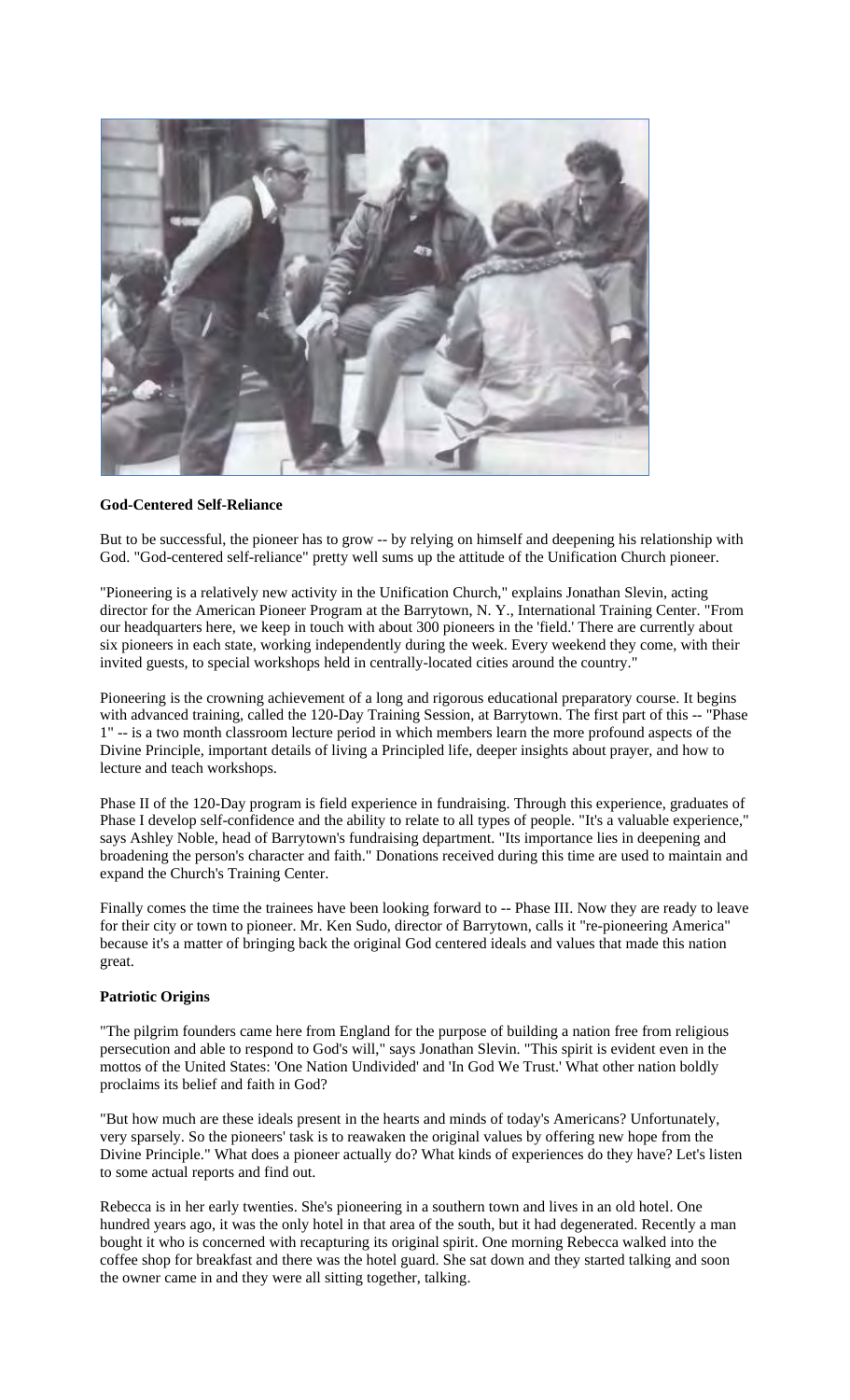She told the owner she had many ideas about how to help run the hotel. She had been praying about it and received many ideas. One idea, she said, was to initiate programs for the old people that live in the hotel. The owner said he had similar ideas and even wanted to turn one whole floor into a halfway house for young men getting out of prison. They both felt inspired as they continued to talk.

The next day she again came down to breakfast and again the guard was there. She told him she was involved in a religious program and needed a room where she could teach. So they looked at the various rooms.

Finally, they came to the suite where the owner and guard had been staying. It was the best place in the whole hotel and had two bedrooms, a living room, and a kitchen. Rebecca said, "Oh, this is so beautiful, but I'm sure that with my budget it would be impossible to rent a place like this."

That evening when she came back from witnessing, the owner greeted her and said, "Come on. Let's look at that place." He took her up and said, "I'll give you this room for the same amount of money chat you're paying for your own room." Complete with beautiful furniture, it generally rents for \$360 a month, but he's giving it to her for \$150 a month, and \$100 of that he makes up for with a \$100 donation.

Unusual? Consider then this testimony from Linda, a pioneer in Pennsylvania. While fundraising one evening, Linda felt that she hadn't thoroughly covered the block and decided to do it again.

As she passed by a Lutheran church, she felt drawn to go in, as she had the first time she passed it. But because it was getting dark, she walked by. As she went on, however, she felt herself more and more pulled back to it, and finally she could resist no longer.

The custodian lee her in, and after she had prayed, she began to read the Bible. After a few minutes, a woman came up to her and asked, "Are you Linda?" Linda nodded. "You're much younger than I thought you'd be," the woman said. She then told Linda how the night before she had been praying and in her prayer she was told to go to this church where she would meet a girl named Linda who would be reading a Bible, and that she should listen to everything Linda told her.

The woman was a fundamentalist Christian who felt that Christianity was at the end of an era and that something new must be coming. Linda taught her almost all of the Divine Principle in one day. This woman is so excited she is now attending a workshop! God's heart encompasses love for all His children, and the pioneers too, learn to relate to all types of people. After all, every person is a sister or brother, and originally one of God's children.

So listen to this experience from a pioneer in Wyoming: Kelly met an ex-policeman who is attempting to start a church. His name is Dan and he asked Kelly to give a sermon at one of his evening services, at which the congregation consisted of a few transients, some old drunks, and a very strong Christian man. "No one had any money or any good clothing," Kelly says, "but they were so grateful to Dan for the food and for his love. These people knew suffering, so they knew God's heart more than any people I've met. Most of them work baling hay, and don't have any connection with God except through Dan, who himself was an alcoholic and has great compassion for his brothers. Yet he knows that he has a greater mission. He said to me, 'I don't know why I came to Wyoming two weeks ago. Something guided me here and we met because God guided me to you. I have searched so many religions. Please teach me the truth!" Or consider this sister's experience. It's really startling!

A short while ago, Heather was street speaking and a young man came up to her and listened to her for a while. He was very impressed and told her that she should go visit a Christian household that he knew about. He said they had had a prophesy that she would be interested in.

The next day she went there. Before knocking on the door, she prayed to Heavenly Father. A young girl answered the door, and Heather said, "Laurie, hi. I'm Heather." The girl was so amazed she broke into tears.

It seems a month earlier, one of her brothers was praying and started speaking in tongues. Another person translated and said that it was a revelation that a girl named Heather would come, singing a new song. So when Heather came to the door, Laurie was surprised and happy that the revelation had been fulfilled! In fact, the day before, Laurie had prayed and prayed, "Lord, where is Heather?

Where is Heather?" The very next day Heather walked up to the door and said hello. Mike had been witnessing at a college in Maryland. One day, before entering the school he prayed for one hour on the steps of the campus. As he went in, the third person he talked to decided to attend the weekend workshop.

As he continued walking around campus, he realized that he must uplift the spiritual atmosphere there. Heavenly Father told him: "You must speak out this day!" Mike thought that maybe he would go home,